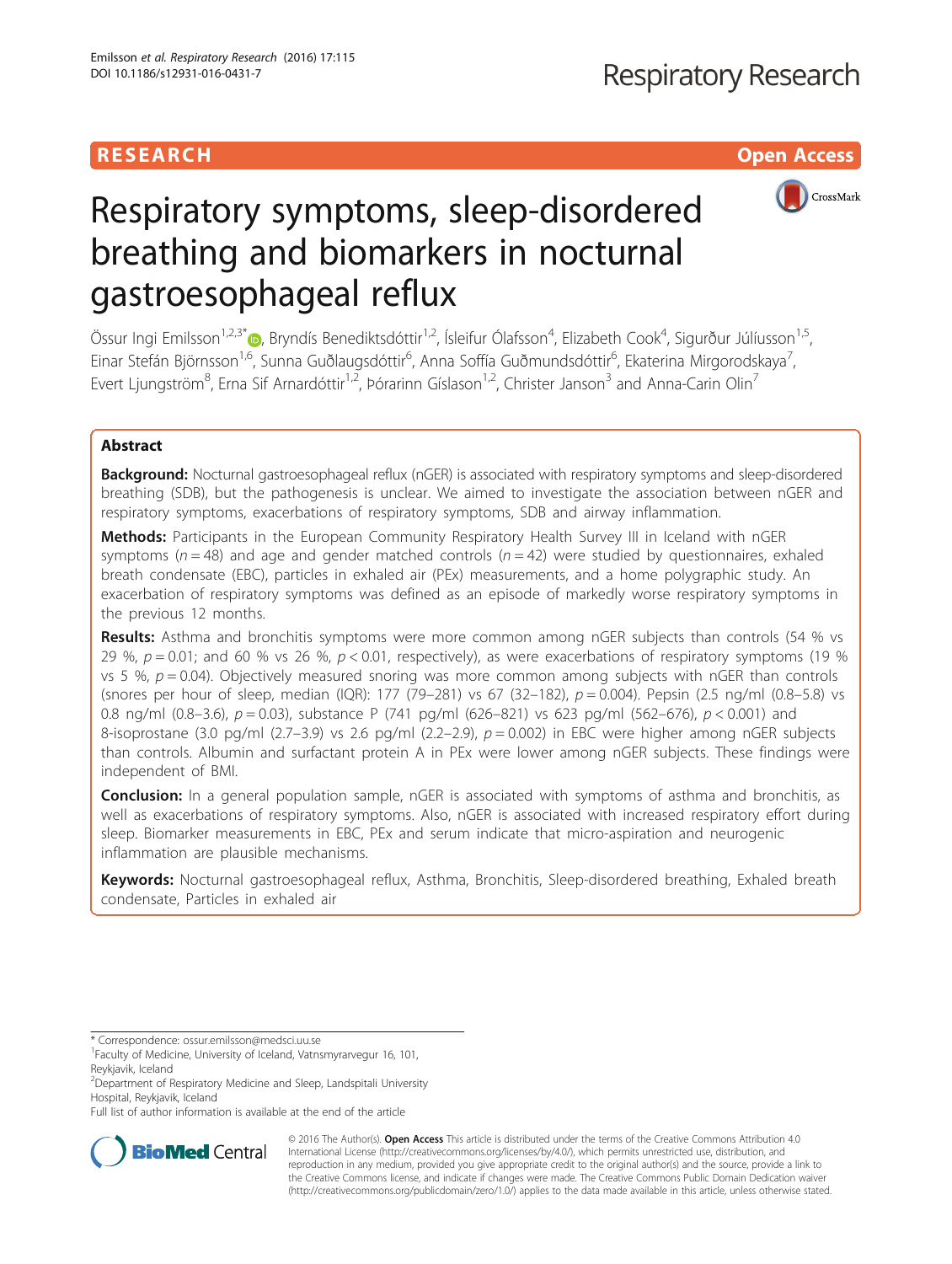# Background

Gastroesophageal reflux (GER), and especially nocturnal GER (nGER), is associated with many symptoms from the respiratory tract, often asthma symptoms  $[1-3]$  $[1-3]$  $[1-3]$  $[1-3]$ . However, it is not fully known how GER patients with asthma symptoms differ from other asthma patients, and what the pathogenic mechanisms are.

Sleep-disordered breathing (SDB) and nGER are also closely linked. The strain on the gastroesophageal junction by increased respiratory effort in SDB is hypothesized to lead to nGER [[4\]](#page-9-0). Conversely, persistent nGER seems to be a risk factor for developing symptoms of SDB [\[2](#page-9-0)]. However, obesity is a significant confounder as it increases the risk of both SDB and nGER [\[5](#page-9-0)].

Two different pathophysiological mechanisms have been proposed for the GER-induced respiratory symptoms and diseases. One involves micro-aspiration of gastric fluids into the lungs causing irritation and inflammation, while the second involves bronchoconstriction caused by a vagal reflex induced by acidic reflux to the distal oesophagus [[6\]](#page-9-0). Studies on respiratory biomarkers in GER suggest these two mechanisms are probably associated with different extra-oesophageal manifestations [\[7](#page-9-0)]. For instance, pepsin has been described as a marker of aspiration, and neuroinflammatory markers such as neurokinin A and substance P associated with a vagal reflex [[8, 9](#page-9-0)]. Further studies on the pathogenesis will increase our understanding of the interactions between nGER, SDB and respiratory symptoms, which will ultimately lead to a more appropriate treatment of these patients.

Our aim was to comprehensively investigate the association between nGER and respiratory symptoms, exacerbations of respiratory symptoms, lung function and SDB. We used various exhaled biomarkers to study if the two above mentioned mechanisms explained the association between nGER and respiratory disorders, and if the two mechanisms had different symptom profiles. We also hypothesized that SDB might affect the association between nGER and respiratory disorders.

# Methods

This study is based on a 20 years prospective, populationbased cohort study in Reykjavik, Iceland, the European Community Respiratory Health Survey (ECRHS, see <http://www.ecrhs.org>). The study participants in ECRHS in Iceland were first studied in 1990 [[10](#page-9-0)], re-studied in 2000 [[11](#page-9-0)], and for the third time in 2012, when the participants were aged 40–65 years. Among the 522 subjects contacted in Iceland for ECHRS III, a total of 455 participated, or 87 % of those invited [[12](#page-9-0)]. They participated in a structured interview, answered questionnaires including the Epworth sleepiness scale, underwent spirometry, measurements of height and weight, gave blood samples, and underwent a home polygraphic study. All participants reported their medications, including proton pump inhibitors (PPI), and if they used them on a regular basis or as needed. A subgroup also underwent a 24 h oesophageal pH-impedance measurement, the results of which have been reported elsewhere [[13](#page-9-0)].

Of the 455 participants in ECRHS III in Iceland, 82 had symptoms suggestive of nGER. These 82 subjects were invited for a second visit in 2013, of which 71 (87 %) participated. Also, 63 age and gender paired controls from the ECRHS III cohort without any nGER symptoms were invited, of which 49 (78 %) participated. BMI pairing was attempted but only partially accomplished due to insufficient cohort size.

During the second visit all subjects participated in a structured medical interview, answered a modified reflux disease questionnaire [\[13](#page-9-0)], were weighted again, and examined with laryngoscopy. Exhaled breath condensate (EBC), particles in exhaled air (PEx) [[14\]](#page-9-0) and blood were sampled. Nitric oxide in exhaled air (FeNO) was measured. Height and the new weight were used to calculate body mass index (BMI).

As those with suspected nGER were invited first, the median time from first to second visit was 4.8 months for the nGER group and 8.4 months for the control group ( $p < 0.001$ ).

The study was approved by the Bioethics Committee of Iceland (National Bioethics Committee of Iceland: VSN-11-121) and all participants signed informed consent.

# Structured medical interview

The interview was performed to collect information on health status changes from the last visit (2012). The interview asked specifically about changes in general health status and in medication, as well as recent respiratory and OSA symptoms using selected questions from the previous visit's questionnaire; see further details in respective sections below.

In total, 7 cases and 7 controls reported changes in health status since their last visit. In the case group, health changes included diagnosis of haemochromatosis, removal of a liver cyst, lumbago etc. In the control group, health changes included coronary artery disease, discus prolapse, hypothyroidism, candida oesophagitis etc. Altogether 14 cases had any changes in their medical treatment, among which one discontinued PPI treatment, one started PPI treatment and 4 had changes in PPI treatment. Among controls, 6 had changes in their medical treatment, none of which regarded PPI. No use of other antacid medicine was reported.

# Definition of nGER

The definition of nGER was based on a modified version of the Reflux Disease Questionnaire (RDQ) [\[13, 15\]](#page-9-0). The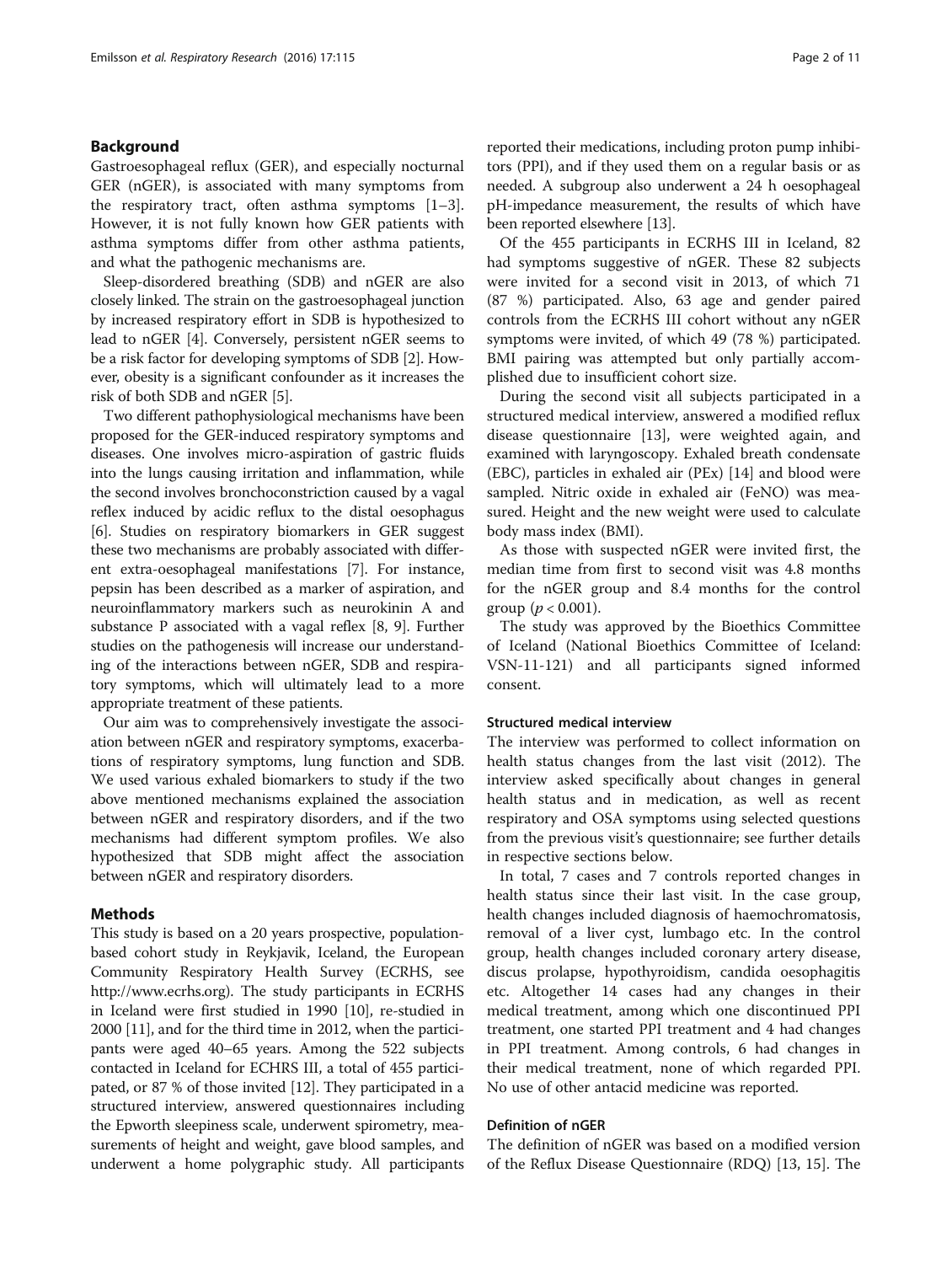modification was that questions from the heartburn and regurgitation dimensions were posed specifically for daytime symptoms and nocturnal symptoms in the previous 4 weeks. The modified version has not been as thoroughly validated as the original RDQ, but has been shown to identify subjects with nGER sufficiently [\[13](#page-9-0)]. Those reporting any nocturnal GER symptoms on the first (2012) and second visit (2013) were defined as having nGER  $(n = 48)$ . Those without nocturnal GER symptoms on the first and second visit were defined as controls ( $n = 42$ ). Those with nocturnal GER symptoms on only one of the visits were excluded (Fig. 1).

#### Respiratory and OSA symptoms

Participants were asked at follow-up about various respiratory symptoms in the previous 12 months, using questions from the main ECRHS III questionnaire (<http://www.ecrhs.org>) [[10](#page-9-0)]. For analysis purposes, the symptoms were later grouped into asthma symptoms (wheeze, chest tightness, breathlessness at rest, breathlessness after exercise, nocturnal cough, nocturnal attacks of breathlessness) and bronchitis symptoms (cough or phlegm without ongoing respiratory infection). An exacerbation of respiratory symptoms was defined as a temporary marked increase in respiratory symptoms: cough, phlegm and shortness of breath. Frequent exacerbations were defined as at least two exacerbations in the previous 12 months. Current asthma was defined as questionnaire-reported physician diagnosed asthma as well as either experienced asthma symptoms in the previous 12 months and/or currently using any medicine for asthma [[16\]](#page-9-0).

Symptoms of OSA were analysed at follow-up with selected questions from a questionnaire developed by the Sleep Apnea Global Initiative Consortium (SAGIC) [[12\]](#page-9-0). The participants were asked about sleep related symptoms in the previous month. Specifically, the questions regarded frequency of self-reported snoring and apneas on a five point frequency scale, and how sleepy they felt during the day on a five point scale (Not at all, a little bit, moderately, quite a bit, extremely). Snoring was considered positive if reported at least three times per week, and apneas if reported at least once per week. Daytime sleepiness was considered present if reported as moderate or more.

# **Spirometry**

Results from a pre- and post-bronchodilator spirometry done during the main ECRHS III study were used for assessment of airway obstruction and reversibility. Spirometry was performed in the same manner as in previous ECRHS studies [\[11](#page-9-0)]. Forced expiratory volume in one second (FEV1) and forced vital capacity (FVC) was recorded and reference values were calculated according to the NHANES III study [\[17\]](#page-9-0). Reversibility test was considered positive if FEV1 increased at least 200 ml after bronchodilation as well as increased at least 12 % compared to before bronchodilation.

#### Home polygraphic studies

Subjects were invited for a home polygraphy with a T3 device (Nox Medical, Reykjavik, Iceland), a type 3 polygraphy as previously described [[12](#page-9-0)]. The polygraphies were scored by two trained sleep technologists.

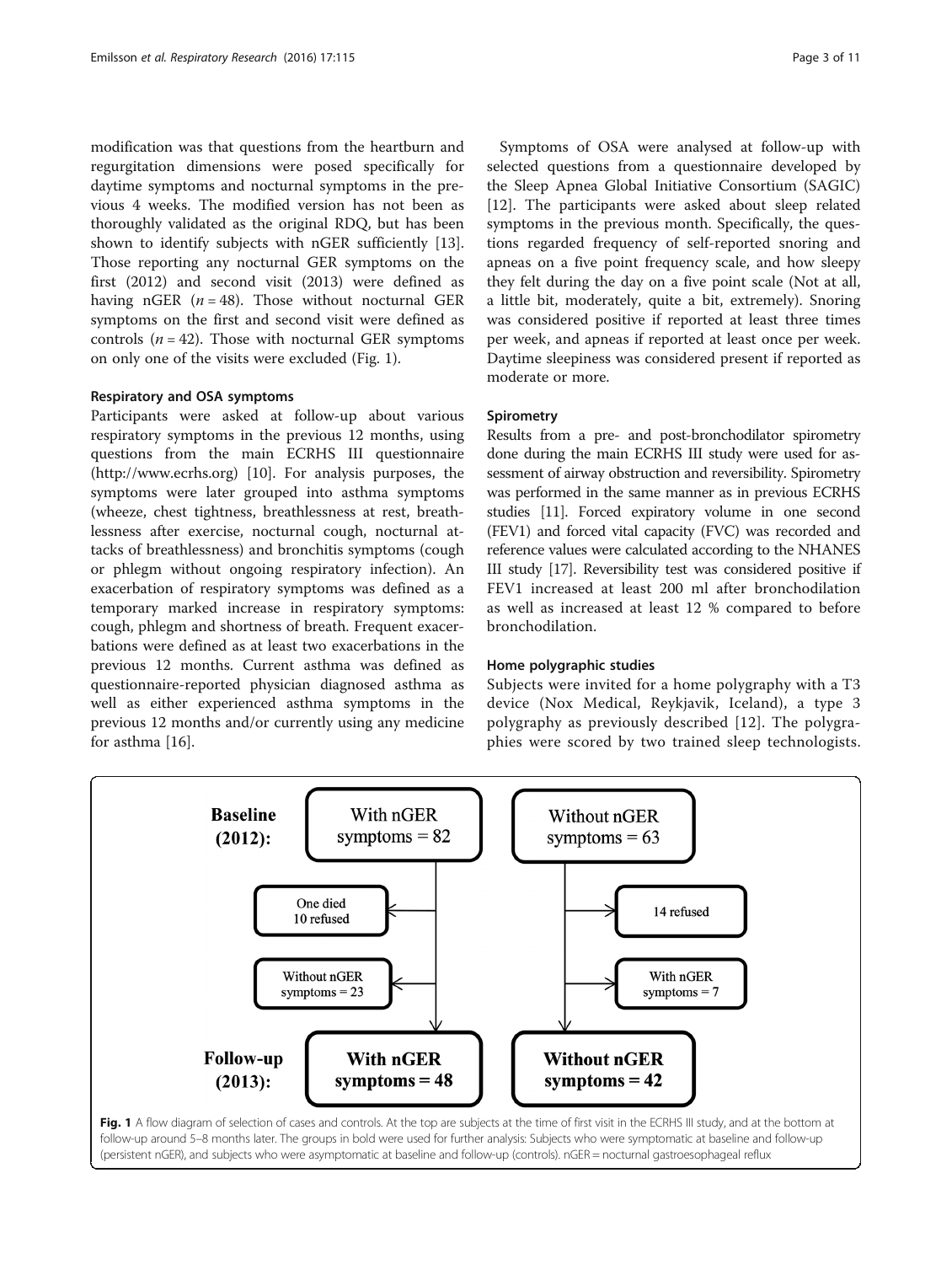Polygraphies were scored in accordance with the American Academy of Sleep Medicine 2007 manual using the accepted hypopnea classification requiring a  $≥30$  % drop in respiratory flow for  $≥10$  s with  $≥4$  % oxygen desaturation [[18](#page-9-0)].

Snoring was measured using audio recordings from a sensor on the chest. Snore events were automatically scored using the Noxturnal 4.3 scoring algorithm, with an absolute threshold for snore events set as audio volume >65 dB. In comparison to manually scored snore events, this definition has been shown to have sensitivity and a positive predictive value of 0.79 and 0.94, respectively [\[19](#page-9-0)]. A snore index was calculated as the number of snores per hour of sleep.

## Collection of biosamples from exhaled air

EBC samples were collected with ECoScreen II (FILT - Lung- and Thorax Diagnostic GmbH, Germany) at -10 °C for 15 min. Participants wore a nose-clip and used tidal breathing. The samples collected were immediately divided into polypropylene test tubes (Screw cap micro tube 72.694.007, Sarstedt, Germany), 0.5 ml into each tube. Depending on the volume collected, the number of tubes varied from three to six. If any excess volume was left, it was measured and then disposed. 25 μl of a mixture of protease inhibitors was added to the first two test tubes (cOmplete, Mini version 10; Roche Diagnostics, Germany). Nothing was added to the third test tube. 5 μl of a 5 mg/ml solution of butylated hydroxytoluene in ethanol was added to the fourth test tube (Sigma-Aldrich, USA). If a fifth test tube was collected, 25 μl of the same protease inhibitors mixture was added as above. Other test tubes had no additives. The samples were immediately frozen at -20 °C, and within four hours moved to -80 °C for storage until measurements were performed.

FeNO was measured with NIOX MINO (Aerocrine, Sweden) according to manufacturer description (see <http://www.niox.com>). Participants were allowed a maximum of five repetitions to perform the measurement. However, more than one repetition was rarely needed and never more than three repetitions.

A method to collect particles in exhaled air has recently been established, using an instrument developed specifically for this purpose ( $PExA^{TM}$ , Sahlgrenska University Hospital, Gothenburg, Sweden) [\[14\]](#page-9-0). The exhaled particles have been shown to reflect the respiratory tract lining fluid and to origin mainly from the small airways [[20](#page-9-0)]. Before sample collection start, participants breathed filtered air for two minutes tidally to avoid contamination of ambient particles. A specific breathing manoeuvre, allowing for airway closure and re-opening to augment the number of exhaled particles, was applied. In this manoeuvre, the participants exhaled to residual volume, held their breath for three seconds, then inhaled sharply up to full inspiration, and finally exhaled with a velocity between 25 and 1000 ml/s to almost full expiration. Particles were only collected from the last exhalation of this manoeuvre. In between these breathing manoeuvres, the participants breathed filtered air tidally for 30–60 s. The breathing manoeuvre was repeated until 300 ng of PEx had been collected, or until the collection had taken 30 min in total, whichever came first.

The total mass of the collected particles was calculated based on the number and size of the particles, assuming them to be spherical and have a density of  $1000 \text{ kg/m}^3$  [\[21](#page-9-0)]. The exhaled particles were collected by impaction on a teflon filter (LCR Membrane Filter, Merck Millipore, Germany), which was divided into two halves immediately after sampling, and each half was stored in a polypropylene test tube (Screw cap micro tube, Sarstedt, Germany). The filters were immediately frozen at -20 °C, and within four hours moved to -80 °C until measurements were performed.

## Collection of plasma samples

Plasma samples were collected from a peripheral vein in EDTA-treated tubes. Albumin was measured directly, but for other measurements, the samples were frozen at -80 °C until measurements were performed.

#### Biomarker measurements

Plasma albumin levels were measured using a Vitros 5.1 analyser and Vitros MicroSlide method (Ortho-Clinical Diagnostics, Rochester, USA). Albumin levels in EBC were determined by immunoturbidometry using a Virtos 5.1 analyser and reagents from Ortho-Clinical Diagnostics. Plasma high sensitivity C-reactive protein (hs-CRP) was measured on a Cobas 411 analyser using reagents from Roche Diagnostics, Mannheim, Germany. Interleukin 8 (IL-8) levels in plasma and EBC samples were determined using ELISA reagents (IBL International GmbH, Hamburg, Germany). Additionally, we performed ELISA measurements in EBC of pepsin (Wuhan EIAAB Science Co, Wuhan, China), 8-isoprostane (Cayman Chemical Company, Ann Arbor, MI, USA), neurokinin A (RayBiotech Inc, Norcross, A, USA) and substance P (Cayman Chemical Company, Ann Arbor, MI, USA). From the PEx samples, we registered data on exhaled particles' number and mass, and measured albumin and surfactant protein A as markers of pulmonary inflammation as previously described [\[21](#page-9-0)]. Prior to protein assay of the PEx samples, the particles were extracted from Teflon filters using phosphate-buffered saline (PBS), containing 1 % bovine serum albumin (BSA), w/ v, and 0.05 % Tween-20, v/v. 140 μl of the extraction buffer was added to each sample, followed up by 60 min shaking at 400 rpm and 37 °C at a thermomixer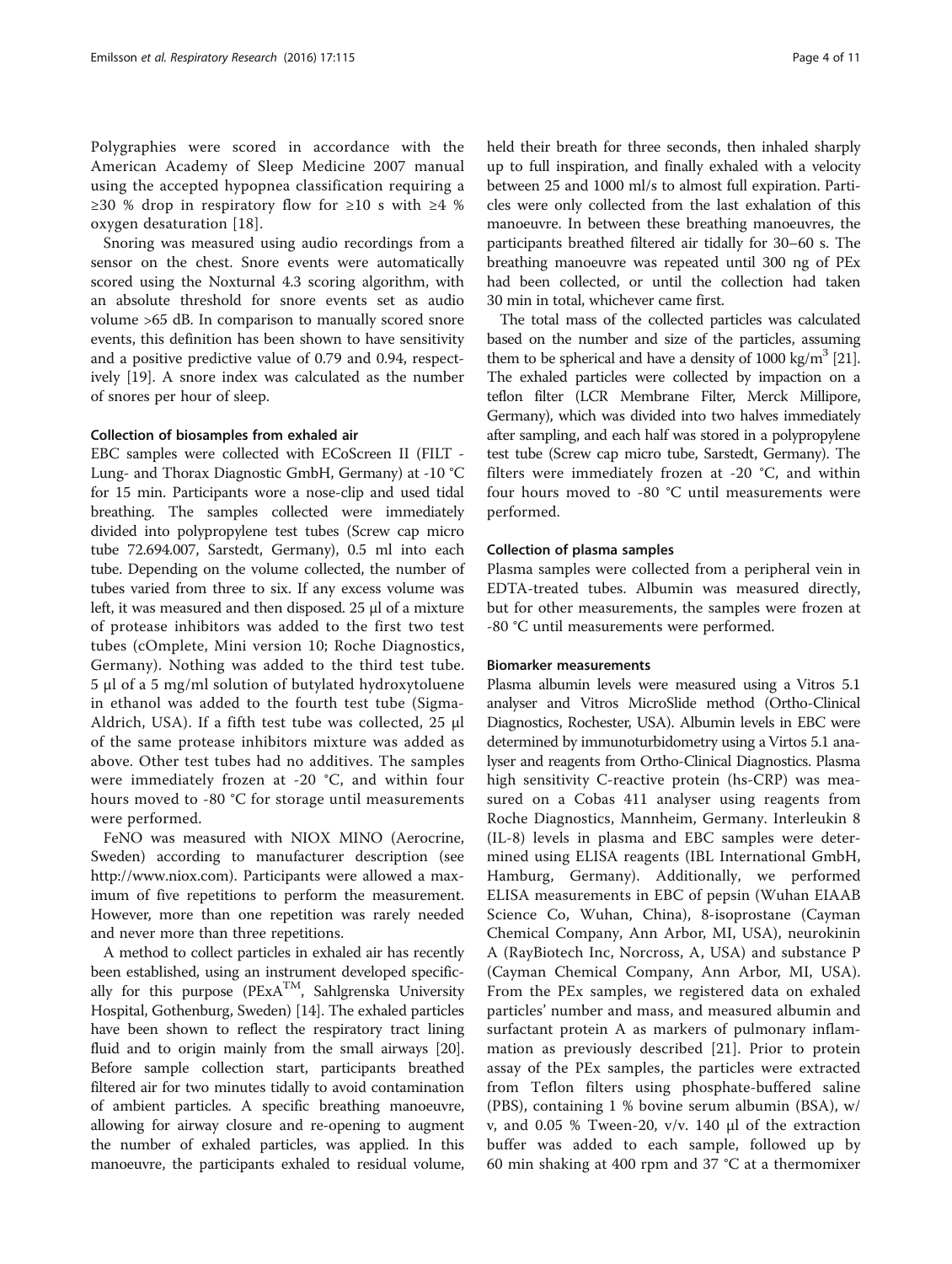(Thermomixer comfort, Eppendorf; Eppendorf AG, Hamburg, Germany). Surfactant protein A (SP-A) in PEx and plasma was quantified using human SP-A ELISA kit (BioVendor, Czech Republic) and albumin using human albumin ELISA kit (Immunology Consultants Laboratory, Inc., USA), according to the manufacturer's instructions, with small modifications. The human albumin ELISA assay has no crossreactivity to bovine albumin.

When biomarkers were not measurable, because the concentration was below the lower limit of detection, their value was set as half the lower limit of detection for statistical analysis.

#### Statistical analysis

All statistics were calculated with STATA 13.0 software, version intercooled (Stata Corporation, College Station, Texas). Associations and adjusted calculations were analysed as appropriate by chi square test, Fisher's exact test, Wilcoxon rank-sum test, Spearman's rank-order correlation and linear regression. A  $p$ -value of < 0.05 was considered statistically significant. As the aim was to give a comprehensive view of the complex association between nGER, respiratory symptoms and sleepdisordered breathing, no specific outcome variables were described as main outcomes.

Sensitivity analysis was done by adjusting for BMI as pairing was only partially accomplished. For parametric tests, a multiple linear regression was used. For categorical and non-parametric tests, calculations were redone with above mentioned tests, while either adjusting for BMI, or excluding those with BMI 35 or over when adjustment calculations were not applicable (one subject from control group and 7 subjects from nGER group excluded) (mean  $BMI \pm SD$ : control group  $26.9 \pm 3.7$ ; nGER group  $27.6 \pm 2.9$ ,  $p = 0.38$ ).

# Results

No difference was found between the two study groups in terms of age, gender, smoking status or incidence of arterial hypertension or diabetes (Table 1). The nGER group had a higher BMI, although statistically nonsignificant. Current asthma was significantly more common in the nGER group (27 % vs 7 %,  $p = 0.01$ ).

#### Respiratory symptoms and spirometry

Symptoms of asthma and bronchitis were significantly more common among nGER subjects. Specifically, symptoms such as chest tightness, breathlessness, cough and phlegm were more common among nGER subjects (Table 2). Exacerbations of respiratory symptoms were significantly more common among nGER subjects. This difference was more pronounced when looking at frequent exacerbations (Fig. [2](#page-5-0)).

|                            | No nGER<br>$(n = 42)$ | nGER<br>$(n = 48)$ | <i>p</i> -value |
|----------------------------|-----------------------|--------------------|-----------------|
| Age (mean $\pm$ SD)        | $56.4 \pm 7.0$        | $55.8 \pm 6.7$     | 0.70            |
| Female gender              | 48 %                  | 46 %               | 0.87            |
| BMI (median (IQR))         | 25.9 (24.5-29.7)      | 28.1 (26.4-31.0)   | 0.07            |
| Arterial hypertension      | 31 %                  | 35 %               | 0.65            |
| Diabetes                   | 2.4 %                 | 4.2 %              | 0.55            |
| Ischaemic heart disease    | 2.4 %                 | 4.2 %              | 0.55            |
| Heart failure              | 0                     | 2.1 %              | 0.53            |
| Stroke                     | 2.4 %                 | 4.2 %              | 0.55            |
| Smoking status:            |                       |                    |                 |
| - Non-smoker               | 45 %                  | 33 %               | ref.            |
| - Former smoker            | 45 %                  | 46 %               | 0.49            |
| - Current smoker           | 10 %                  | 21 %               | 0.10            |
| Current asthma             | 7.1 %                 | 27.1 %             | 0.01            |
| - On any asthma medication | 7.1%                  | 12.5 %             | 0.49            |
| Regular use of PPI         | 0                     | 29 %               | < 0.01          |

SD standard deviation, IQR interquartile range, PPI Proton Pump Inhibitor, ref reference

No significant differences were observed in the post bronchodilator forced expiratory volume in one second (FEV1), forced vital capacity (FVC), FEV1/FVC or reversibility.

BMI was positively associated with more exacerbations of respiratory symptoms among those with nGER ( $p = 0.046$ ). Other findings were not affected by adjusting for BMI.

Table 2 Respiratory symptoms and nocturnal gastroesophageal reflux

|                                     | No nGFR<br>$(n = 42)$ | nGFR<br>$(n = 48)$ | <i>p</i> -value |
|-------------------------------------|-----------------------|--------------------|-----------------|
| Any asthma symptom:                 | 28.6 %                | 54.2 %             | 0.01            |
| Wheeze                              | 16.7 %                | 27.1 %             | 0.24            |
| - with breathlessness               | 4.8 %                 | 14.6 %             | 0.12            |
| - without cold                      | 14.3 %                | 22.9%              | 0.30            |
| Chest tightness                     | $0.0\%$               | 14.6 %             | 0.01            |
| Breathlessness at rest              | $0.0\%$               | 14.6 %             | 0.01            |
| Breathlessness after exercise       | 9.5%                  | 31.3%              | 0.01            |
| Nocturnal attacks of breathlessness | $0.0\%$               | 8.3 %              | 0.06            |
| Nocturnal cough                     | 14.3 %                | 29.2 %             | 0.09            |
| Any bronchitis symptom:             | 26.2 %                | 60.4 %             | < 0.01          |
| Chronic morning cough               | 9.5 %                 | 29.2 %             | 0.02            |
| Chronic cough                       | 14.3 %                | 33.3 %             | 0.04            |
| - Coughing at least 3mo/y           | 11.9 %                | 27.7 %             | 0.07            |
| Chronic morning phlegm              | 19.1 %                | 39.6 %             | 0.03            |
| Chronic phlegm                      | 9.5 %                 | 20.8 %             | 0.14            |
| - Phlegm at least 3mo/y             | 18.0 %                | 37.8%              | 0.05            |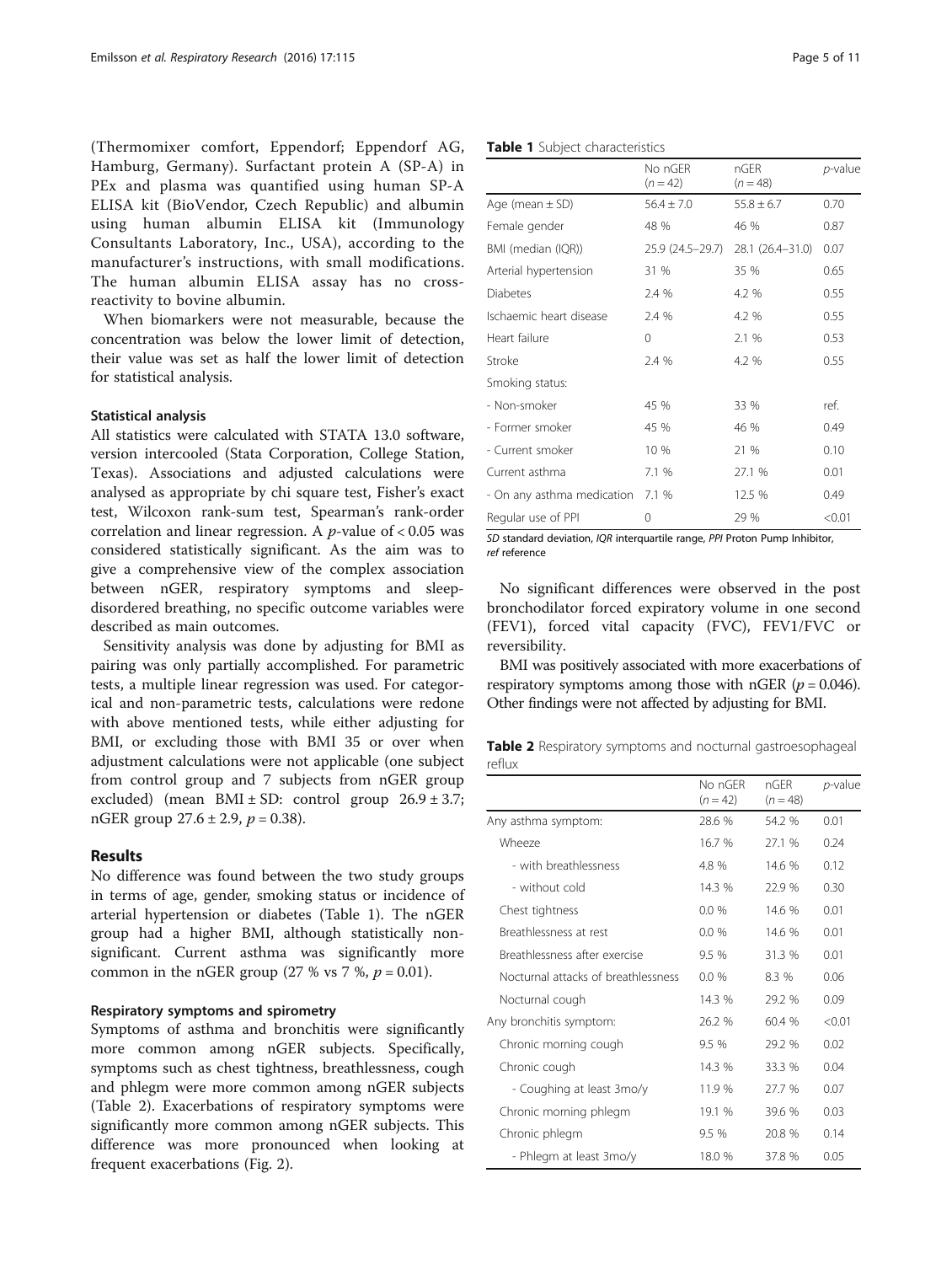<span id="page-5-0"></span>

# Sleep-disordered breathing

Three subjects in the control group had a previously diagnosed OSA, whereof two were currently on treatment with positive airway pressure. Two subjects in the nGER group had a previously diagnosed OSA, whereof one was currently on treatment with positive airway pressure.

Reported snoring was more common among subjects with nGER, as well as daytime sleepiness. Apneahypopnea index (AHI) was significantly higher among nGER subjects compared with controls, as well as audio measured snoring (Table 3).

Snoring was positively associated with exacerbations of respiratory symptoms among those with nGER, but not among those without nGER (Fig. [3](#page-6-0)). Furthermore, among those with nGER, snoring was only significantly associated with exacerbations among subjects with measurable pepsin in EBC (non-measurable pepsin in EBC:  $p = 0.33$ , measurable pepsin in EBC:  $p = 0.03$ ).

After adjusting for BMI, AHI was no longer associated with nGER, but audio measured snoring was still significantly associated with nGER after adjusting for BMI. Other findings were not affected by adjusting for BMI.

# Biomarker analysis

Pepsin levels were higher in the nGER group. Substance P and 8-isoprostane were also higher in EBC among subjects with nGER than those without nGER. In PEx, both albumin and surfactant protein A (SP-A) were lower in subjects with nGER than in those without. In plasma samples, no difference was found in SP-A, hs-CRP or IL-8 concentrations between nGER subjects and controls (Table [4](#page-6-0)).

In the nGER group, IL-8 in plasma was significantly higher among those with exacerbations of respiratory symptoms than in those without exacerbations (median  $(IQR)$ : 1.6 pg/ml  $(1.2-3.1)$  vs. 0.2 pg/ml  $(0.2-2.3)$ ,  $p = 0.03$ ) (Fig. [4a](#page-7-0)). In the nGER group, substance P was higher among those with nocturnal cough than those without nocturnal cough (708 pg/ml (597–793) vs. 808 pg/ml (732–900),  $p = 0.03$ )

|                                   |  | Table 3 Symptoms and signs of obstructive sleep apnea and |  |  |
|-----------------------------------|--|-----------------------------------------------------------|--|--|
| nocturnal gastroesophageal reflux |  |                                                           |  |  |

|                                                          | No nGFR<br>$(n = 42)$ | nGFR<br>$(n = 48)$    | <i>p</i> -value |
|----------------------------------------------------------|-----------------------|-----------------------|-----------------|
| Self-reported symptoms:                                  |                       |                       |                 |
| Snoring $\geq$ 3 x week                                  | 23.8%                 | 44.7 %                | 0.04            |
| Witnessed apneas $\geq$ 1 x week                         | 2.4 %                 | 12.5 %                | 0.08            |
| Daytime sleepiness                                       | 9.8 %                 | 46.8 %                | < 0.001         |
| Epworth sleepiness scale $>10$                           | 22 %                  | 39 %                  | 0.08            |
| Epworth sleepiness scale<br>(mean $\pm$ SD)              | $6.6 + 4.0$           | $8.2 + 5.4$           | 0.12            |
| Polygraphy results:                                      |                       |                       |                 |
| Moderate/severe OSA                                      | 10.5 %                | 26.2 %                | 0.07            |
| AHI (median (IQR))                                       | 1.9<br>$(0.5 - 8.0)$  | 4.8<br>$(1.4 - 16.2)$ | 0.03            |
| Snore index (snores per hour<br>of sleep) (median (IQR)) | 67<br>$(32 - 182)$    | 177<br>$(79 - 281)$   | 0.004           |
| Snore groups:                                            |                       |                       | 0.01            |
| Snore index $\leq 100$                                   | 61 %                  | 26 %                  |                 |
| Snore index 101-250                                      | 24 %                  | 45 %                  |                 |
| Snore index $> 250$                                      | 16 %                  | 29 %                  |                 |

SD standard deviation, OSA obstructive sleep apnea, AHI apnea-hypopnea index, IQR interquartile range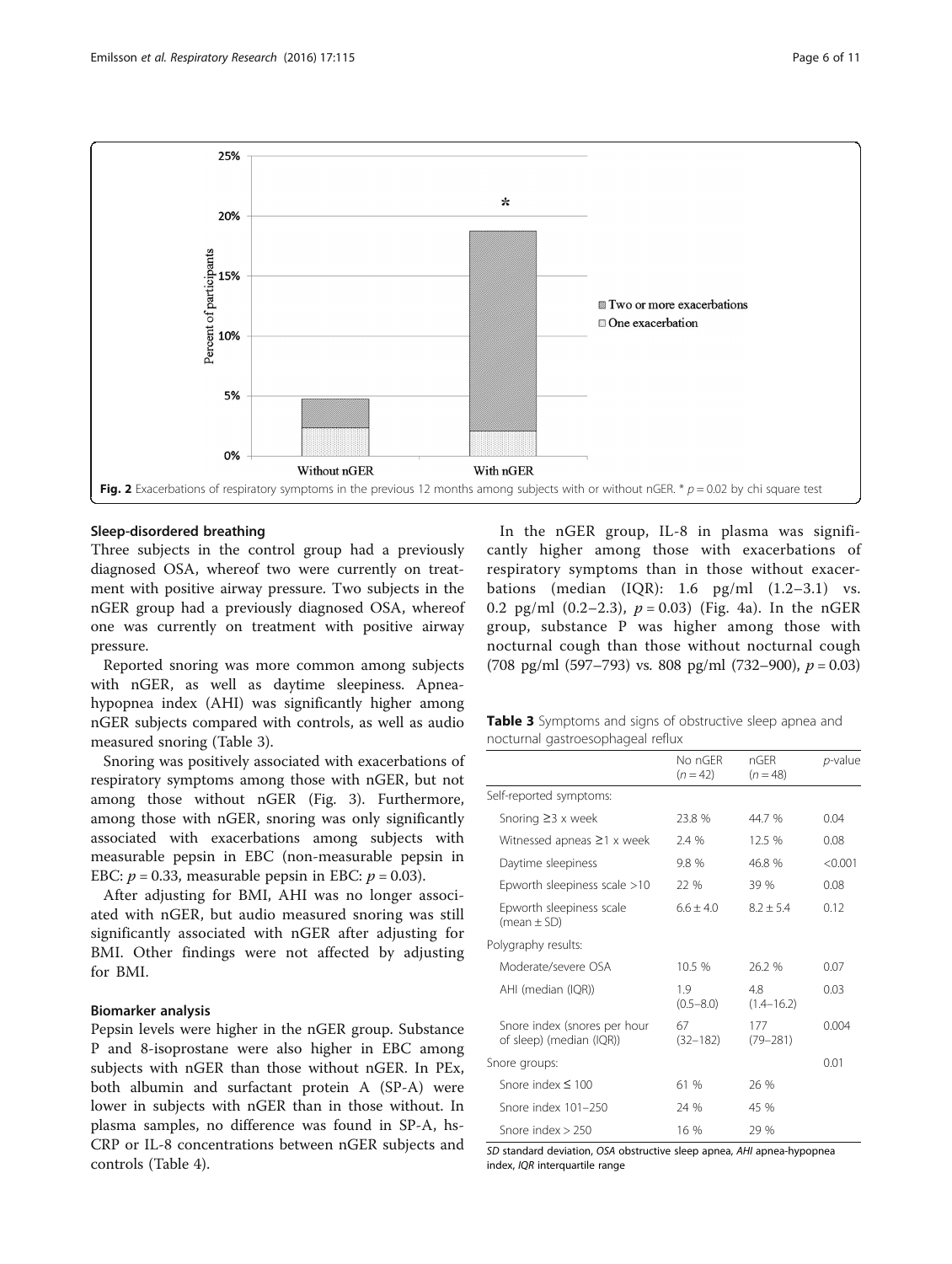<span id="page-6-0"></span>

(Fig. [4b\)](#page-7-0). No other significant differences were found in biomarkers in the nGER group in relation to exacerbations or respiratory symptoms.

The biomarker findings were not affected by adjusting for BMI.

Table 4 Biomarkers in subject samples, measured in exhaled air, exhaled breath condensate, particles in exhaled air, and plasma

|                              | No nGFR<br>$(n = 42)$ | nGFR<br>$(n = 48)$  | <i>p</i> -value |
|------------------------------|-----------------------|---------------------|-----------------|
| Exhaled air                  |                       |                     |                 |
| FeNO (ppb)                   | $15(13-20)$           | $17(11-25)$         | 0.48            |
| FBC:                         |                       |                     |                 |
| Substance P (pg/ml)          | 623 (562-676)         | 741 (626-821)       | < 0.001         |
| Neurokinin A (% detected)    | 17 %                  | 30 %                | 0.13            |
| Pepsin (ng/ml)               | $0.8(0.8-3.6)$        | $2.5(0.8-5.8)$      | 0.03            |
| IL-8 EBC (% detected)        | 12%                   | 19 %                | 0.37            |
| 8-isoprostane (pg/ml)        | $2.6(2.2-2.9)$        | $3.0(2.7-3.9)$      | 0.002           |
| PFx.                         |                       |                     |                 |
| Albumin (mg/g <sup>a</sup> ) | 73 (57–91)            | $48(31-69)$         | < 0.001         |
| $SP-A$ (mg/g <sup>a</sup> )  | $38(31-43)$           | $25(20-35)$         | < 0.001         |
| Albumin/SP-A (ratio)         | 1.92 (1.50-2.64)      | $1.74(1.26 - 2.95)$ | 0.79            |
| Plasma:                      |                       |                     |                 |
| hs-CRP (mg/l)                | $1.05(0.68 - 2.26)$   | $1.08(0.62 - 1.94)$ | 0.96            |
| IL-8 plasma (% detected)     | 57 %                  | 52 %                | 0.63            |
| SP-A (ng/ml)                 | 34.7 (29.8–48.6)      | 35.6 (27.6-47.0)    | 0.81            |

Values presented as "median (interquartile range)" unless otherwise stated SP-A Surfactant protein A, IL-8 Interleukin 8, FeNO Fraction of exhaled nitric oxide, hs-CRP High sensitivity C-reactive protein, ppb parts per billion Measured as mg of protein per gram of exhaled particles

# **Discussion**

In a general population sample, nGER was significantly associated with symptoms of asthma and bronchitis, as well as exacerbations of respiratory symptoms. Symptoms of SDB were also more common among those with nGER, and they had a higher number of measured events on a polygraphy. Participants with nGER had higher pepsin and higher inflammatory biomarkers in exhaled air. The biomarker findings support both theories on micro-aspiration of gastric fluids (increased pepsin and 8-isoprostane in EBC) and neurogenic inflammation through a vagal reflex (increased substance P in EBC) as causes of nGER related respiratory symptoms.

#### Respiratory symptoms

The positive associations between nGER and respiratory symptoms as well as exacerbations of respiratory symptoms in the current study are in accordance with previous studies that have shown an association between GER and respiratory symptoms, COPD and asthma exacerbations [\[2](#page-9-0), [22, 23](#page-9-0)]. Our study adds that the effect of nGER on the airways might be mediated by pepsin, 8-isoprostane and substance P. BMI had little effect on these results. Additionally, adjusting for both smoking and BMI did not significantly affect the results (data not shown).

We found IL-8 in plasma to be elevated among participants with both nGER and exacerbations. In asthmatic children, IL-8 has been found to be increased in bronchoalveolar lavage (BAL) only among those with GER [[24\]](#page-9-0). Additionally, a correlation between IL-8 and bile acids in BAL has been demonstrated in lung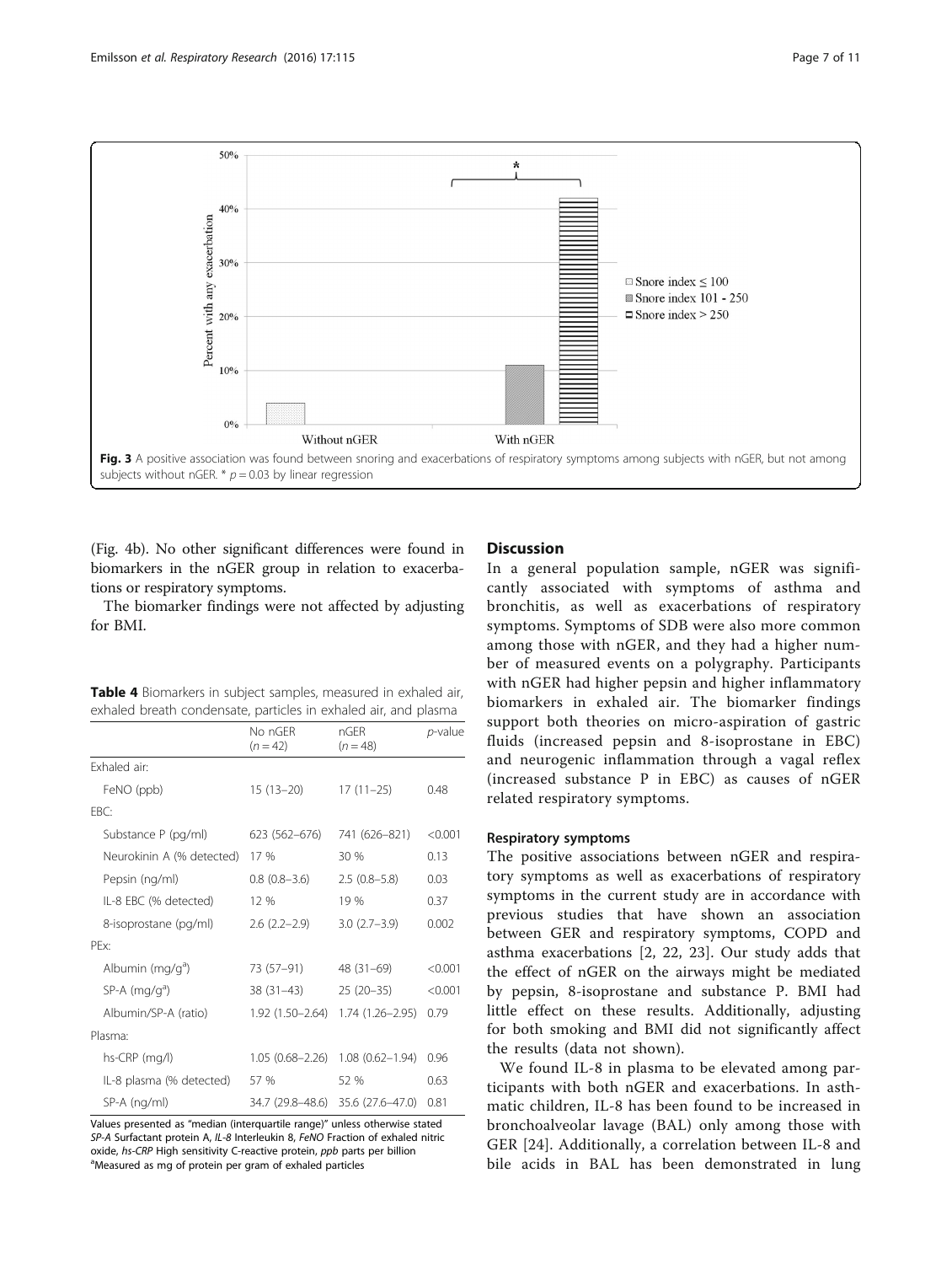<span id="page-7-0"></span>

transplanted patients who developed bronchiolitis obliterans syndrome [\[25](#page-9-0)]. In the current study, it is possible that the elevated IL-8 concentration was more related to frequent exacerbations in general, as these subjects were almost exclusively in the nGER group. However, as the previously mentioned studies found IL-8 to be increased specifically in GER in two different patient groups, we suspect this rather reflects the airway inflammation related to GER. This data therefore suggests a specific role of IL-8 in neutrophil recruitment in GER related respiratory conditions, related to microaspiration of gastric contents.

In our study, the oxidative stress biomarker 8 isoprostane was increased in EBC among those with nGER, as has previously been shown for GER in subjects with asthma [\[26\]](#page-9-0). This might reflect that persistent nGER leads to oxidative stress and inflammation of the airways, likely through direct effects of gastric contents on the airway epithelium.

We found significantly higher levels of the neuroinflammatory marker substance P in EBC among those with nGER, especially among those with nocturnal cough, suggestive of a neural mediated association between nGER and nocturnal cough. This finding is in accordance with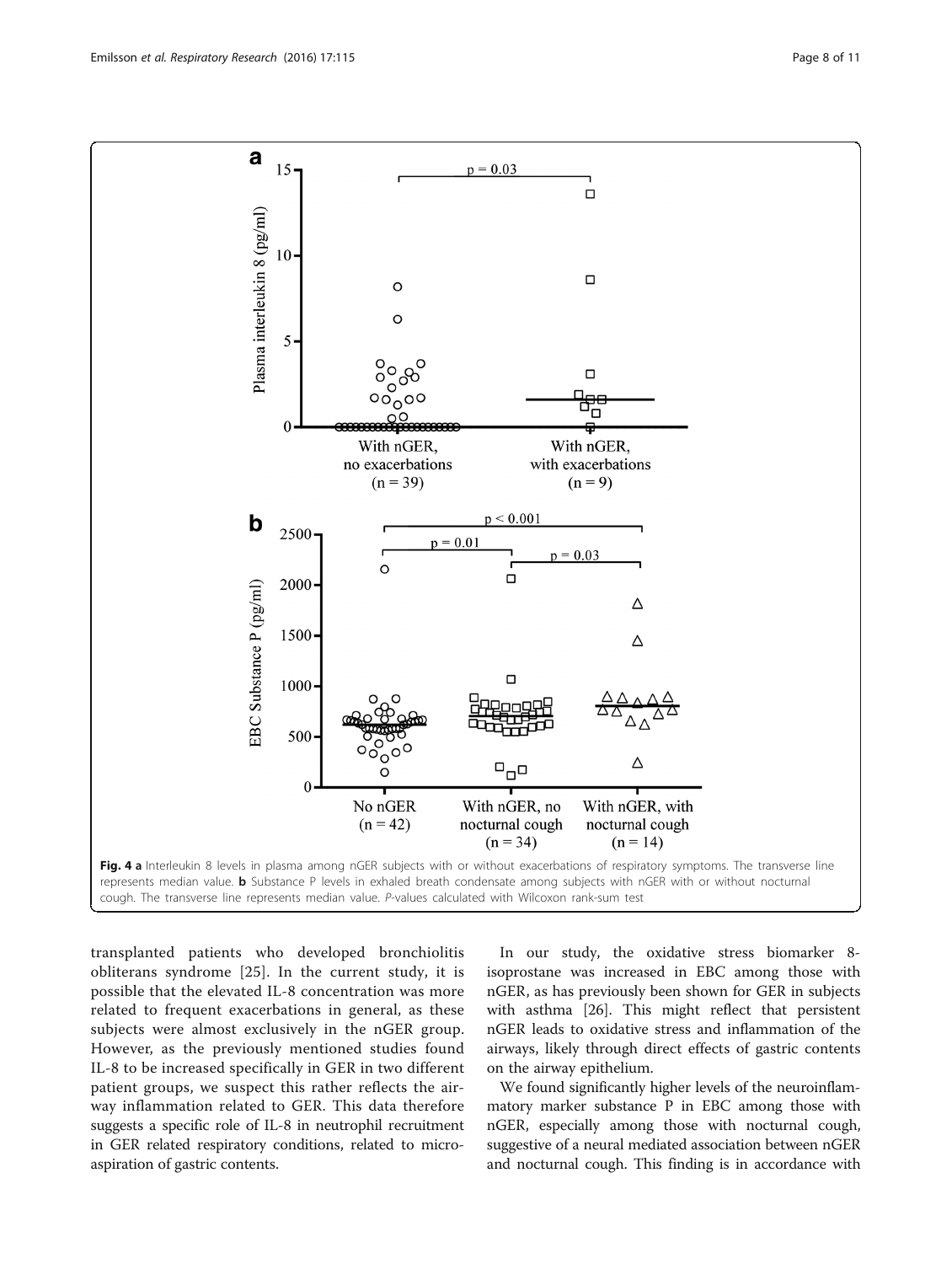previous studies on neuroinflammatory markers in GER and chronic cough [\[27\]](#page-9-0). Indeed, studies on distal oesophageal acid perfusion show a significant stimulus of the vagal nerve, with resulting bronchoconstriction and heart rate variation [\[28\]](#page-9-0). In support of the so-called reflex theory, we hypothesize that GER-induced vagal stimulation can cause neurogenic inflammation in the lungs, with cough being the main resulting symptom. Further studies are needed to evaluate this hypothesis.

Albumin and SP-A levels were lower in PEx among those with nGER, indicating an effect on small airways. The reduced proportion of surfactant protein A in the small airways lining fluid is likely to impact on surfactant function and host defence [[29\]](#page-10-0). In turn, this might explain the association between nGER and exacerbations of respiratory symptoms. These findings suggest that nGER not only affects the proximal airways, but also the distal airways.

Of note, plasma hs-CRP was not associated with nGER, suggesting that the elevated inflammatory markers seen in EBC and PEx represented a local effect of nGER without a systemic effect.

#### Sleep-disordered breathing

In the present study, nGER was associated with SDB and SDB-related symptoms. Previously, persistent nGER has been shown to increase the new onset of SDB symptoms, and SDB treatment with continuous positive airway pressure reduces nGER [\[2](#page-9-0), [30\]](#page-10-0). SDB can likely lead to nGER through strain of the lower oesophageal sphincter, and nGER worsen SDB through increased proximal airway inflammation, resulting in a negative spiral [[31, 32\]](#page-10-0). Of the objectively measured markers for SDB, we found the strongest association between nGER and audio measured snoring, especially after adjusting for BMI. This association has been reported but is much less studied than the association with AHI [[33](#page-10-0)]. Interestingly, AHI has been found to correlate poorly with patient-centred outcomes such as quality of life [\[34](#page-10-0)]. Also, snoring has been associated with excessive daytime sleepiness and daytime fatigue independently of AHI [[35\]](#page-10-0).

We found that nGER and snoring had a synergistic effect in their association to exacerbations of respiratory symptoms. Previous studies have found such exacerbations to be associated with nGER, as well as SDB, but to our knowledge this synergistic effect has not been described before [[22](#page-9-0), [36\]](#page-10-0). As this effect was more pronounced among those with measurable pepsin in EBC, we hypothesize that SDB-associated nGER causes exacerbations of respiratory symptoms by micro-aspirations of gastric contents, but further research is needed.

# Strengths and limitations

The strengths of this study lie in the detailed analysis of respiratory biomarkers and home polygraphic studies performed in a well-defined study population based on a random general population sample. However, there were also certain limitations to this study. First, given the background of the study population, the number of severely symptomatic cases was low, resulting in a generally mild disease burden. Consequently, biomarkers may have been less affected than in a group with more severe disease, increasing the risk for false negatives. Second, biosamples were collected at different time points during the day, and therefore the biomarker measurements could be affected by circadian variability. However, as participants' visits were similarly spread over time of day, circadian variability was unlikely to affect our results. Third, there is some uncertainty regarding where the biomarkers measured in EBC are derived from, and the water-vapour dilution of these samples is difficult to adjust for. Additionally, many of the biomarkers in EBC were near or below the lower limit of detection, making the measurements somewhat unreliable. However, the biomarkers which were well above the detection limit in EBC such as pepsin, substance P and 8 isoprostane differed clearly between the nGER and control group.

# Conclusions

We found that nocturnal gastroesophageal reflux associates with asthma and bronchitis symptoms as well as exacerbations of respiratory symptoms. The association is further supported by significant changes in airway inflammatory biomarkers, both in large and small airways. On the other hand, those with nocturnal gastroesophageal reflux and nocturnal cough had mostly increased signs of neurogenic inflammation. This indicated that the two hypothesized mechanisms of micro-aspiration and neurogenic inflammation might both be true, but associated with somewhat different symptoms. Snoring was also associated with nocturnal gastroesophageal reflux, and when combined with nocturnal gastroesophageal reflux, it strengthened the association with exacerbations of respiratory symptoms. This association between nocturnal gastroesophageal reflux and respiratory symptoms, where micro-aspiration, neurogenic inflammation and sleepdisordered breathing seem to be the responsible mechanisms, needs to be studied further.

#### Abbreviations

AHI: Apnea-hypopnea index; BAL: Bronchoalveolar lavage; BMI: Body mass index; BSA: Bovine serum albumin; EBC: Exhaled breath condensate; ECRHS: European Community Respiratory Health Survey; ELISA: Enzyme-linked immunosorbent assay; FeNO: Fraction of exhaled nitric oxide; FEV1: Forced expiratory volume in one second; FVC: Forced vital capacity; GER: Gastroesophageal reflux; hs-CRP: High sensitivity C-reactive protein; IL-8: Interleukin 8;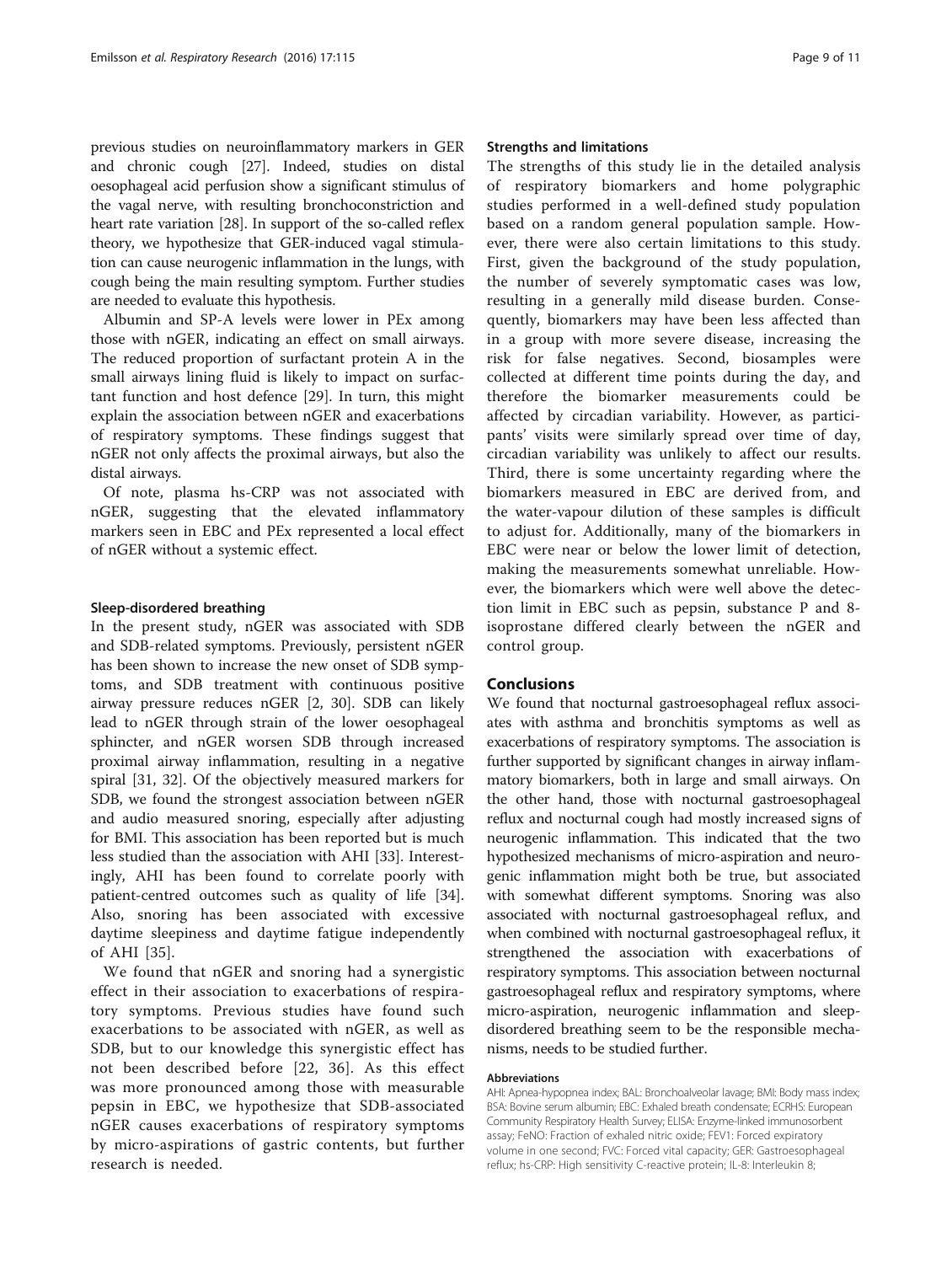<span id="page-9-0"></span>IQR: Interquartile range; mo/y: Months/year; nGER: Nocturnal gastroesophageal reflux; NHANES: National Health and Nutrition Examination Survey; OSA: Obstructive sleep apnea; PBS: Phosphate-buffered saline; PEx: Particles in exhaled air; ppb: Parts per billion; PPI: Proton pump inhibitor; RDQ: Reflux Disease Questionnaire; ref.: Reference; SAGIC: Sleep Apnea Global Initiative Consortium; SD: Standard deviation; SDB: Sleep-disordered breathing; SP-A: Surfactant protein A;

#### Acknowledgements

None.

#### Funding

This study was supported by the Landspitali University Hospital Science Fund, the University of Iceland Research Fund, the Icelandic Centre for Research (130684-051), and the ResMed Foundation. The sponsors had no input or contribution to the study design or manuscript.

#### Availability of data and materials

Due to Icelandic ethical and legal restrictions, not all the data underlying the findings in our study can be made available in manuscript, in supplemental files or in a public repository. Requests for data access can be directed to TG; e-mail: thorarig@landspitali.is.

#### Authors' contributions

ÖIE drafted the manuscript and carried out statistical analysis. ÖIE had full access to all the data in the study and takes full responsibility for the integrity of the data and the accuracy of the data analysis. ÖIE assumes full responsibility for the integrity of the submission as a whole. All co-authors contributed to the study design, revised the manuscript and approved of its final version.

#### Competing interests

ACO, EM and EL are shareholders of PExA AB. ACO and EL hold patents relating to the PExA device. ESA has received personal fees from Nox Medical as consultant and from Weinmann as honorarium, outside the submitted work. ÖIE has received an independent grant from the ResMed Foundation for this study. Other authors have no conflicts of interest to declare.

#### Consent for publication

Not applicable.

#### Ethics approval and consent to participate

The study was approved by the Bioethics Committee of Iceland (National Bioethics Committee of Iceland: VSN-11-121) and all participants signed informed consent.

#### Author details

<sup>1</sup> Faculty of Medicine, University of Iceland, Vatnsmyrarvegur 16, 101, Reykjavik, Iceland. <sup>2</sup>Department of Respiratory Medicine and Sleep, Landspitali University Hospital, Reykjavik, Iceland. <sup>3</sup>Department of Respiratory, Allergy and Sleep Research, Uppsala University, Uppsala, Sweden. 4 Department of Clinical Biochemistry, Landspitali University Hospital, Reykjavik, Iceland. <sup>5</sup>Department of Otolaryngology, Landspitali University Hospital, Reykjavik, Iceland. <sup>6</sup>Department of Gastroenterology, Landspitali University Hospital, Reykjavik, Iceland. <sup>7</sup>Department of Occupational and Environmental Medicine, University of Gothenburg, Gothenburg, Sweden. 8 Department of Chemistry and Molecular Biology, University of Gothenburg, Gothenburg, Sweden.

#### Received: 1 June 2016 Accepted: 12 September 2016 Published online: 20 September 2016

#### References

- 1. Gislason T, Janson C, Vermeire P, et al. Respiratory symptoms and nocturnal gastroesophageal reflux: A population-based study of young adults in three European countries. Chest. 2002;121(1):158–63.
- 2. Emilsson OI, Bengtsson A, Franklin KA, et al. Nocturnal gastro-oesophageal reflux, asthma and symptoms of OSA: a longitudinal, general population study. Eur Respir J. 2013;41(6):1347–54.
- Liang WT, Yan C, Wang ZG, et al. Early and Midterm Outcome After Laparoscopic Fundoplication and a Minimally Invasive Endoscopic

Procedure in Patients with Gastroesophageal Reflux Disease: A Prospective Observational Study. J Laparoendosc Adv Surg Tech A. 2015;25(8):657–61.

- 4. Kuribayashi S, Kusano M, Kawamura O, et al. Mechanism of gastroesophageal reflux in patients with obstructive sleep apnea syndrome. Neurogastroenterol Motil 2010;22(6):611-e172.
- 5. Morse CA, Quan SF, Mays MZ, Green C, Stephen G, Fass R. Is there a relationship between obstructive sleep apnea and gastroesophageal reflux disease? Clin Gastroenterol Hepatol. 2004;2(9):761–8.
- 6. De Giorgi F, Palmiero M, Esposito I, Mosca F, Cuomo R. Pathophysiology of gastro-oesophageal reflux disease. Acta Otorhinolaryngol Ital. 2006;26(5):241–6.
- 7. Emilsson OI, Gislason T, Olin AC, Janson C, Olafsson I. Biomarkers for gastroesophageal reflux in respiratory diseases. Gastroenterol Res Pract. 2013;2013:148086.
- 8. Qiu Z, Yu L, Xu S, Liu B, Zhao T, Lu H. Cough reflex sensitivity and airway inflammation in patients with chronic cough due to non-acid gastrooesophageal reflux. Respirology. 2011;16(4):645–52.
- 9. Rosen R, Johnston N, Hart K, Khatwa U, Nurko S. The presence of pepsin in the lung and its relationship to pathologic gastro-esophageal reflux. Neurogastroenterol Motil. 2012;24(2):129–33. e84–5.
- 10. Burney PG, Luczynska C, Chinn S, Jarvis D. The European Community Respiratory Health Survey. Eur Respir J. 1994;7(5):954–60.
- 11. Committee EIS. The European Community Respiratory Health Survey II. Eur Respir J. 2002;20(5):1071–9.
- 12. Arnardottir ES, Bjornsdottir E, Olafsdottir KA, Benediktsdottir B, Gislason T. Obstructive sleep apnoea in the general population: highly prevalent but minimal symptoms. Eur Respir J. 2016;47(1):194–202.
- 13. Emilsson OI, Benediktsdottir B, Olafsson I, et al. Definition of nocturnal gastroesophageal reflux for studies on respiratory diseases. Scand J Gastroenterol. 2016;51(5):524–30.
- 14. Bredberg A, Gobom J, Almstrand AC, et al. Exhaled endogenous particles contain lung proteins. Clin Chem. 2012;58(2):431–40.
- 15. Shaw MJ, Talley NJ, Beebe TJ, et al. Initial validation of a diagnostic questionnaire for gastroesophageal reflux disease. Am J Gastroenterol. 2001;96(1):52–7.
- 16. Carsin AE, Zock JP, Jarvis D, et al. Serum total immunoglobulin E is a surrogate of atopy in adult-onset asthma: A longitudinal study. Int Arch Allergy Immunol. 2013;160(4):387–92.
- 17. Hankinson JL, Odencrantz JR, Fedan KB. Spirometric reference values from a sample of the general U.S. population. Am J Respir Crit Care Med. 1999;159(1):179–87.
- 18. Iber C, Ancoli-Israel S, Chesson AL, Quan SF. The AASM manual for the scoring of sleep and associated events: Rules, terminology, and technical specifications. 1st ed. Westchester, Illinois: American Academy of Sleep Medicine; 2007.
- 19. Arnardottir ES, Isleifsson B, Agustsson JS, et al. How to measure snoring? A comparison of the microphone, cannula and piezoelectric sensor. J Sleep Res. 2016;25(2):158–68.
- 20. Almstrand AC, Bake B, Ljungstrom E, et al. Effect of airway opening on production of exhaled particles. J Appl Physiol. 2010;108(3):584–8.
- 21. Larsson P, Mirgorodskaya E, Samuelsson L, et al. Surfactant protein A and albumin in particles in exhaled air. Respir Med. 2012;106(2):197–204.
- 22. Terada K, Muro S, Sato S, et al. Impact of gastro-oesophageal reflux disease symptoms on COPD exacerbation. Thorax. 2008;63(11):951–5.
- 23. Simpson JL, Baines KJ, Ryan N, Gibson PG. Neutrophilic asthma is characterised by increased rhinosinusitis with sleep disturbance and GERD. Asian Pac J Allergy Immunol. 2014;32(1):66–74.
- 24. Sacco O, Silvestri M, Sabatini F, et al. IL-8 and airway neutrophilia in children with gastroesophageal reflux and asthma-like symptoms. Respir Med. 2006;100(2):307–15.
- 25. D'Ovidio F, Mura M, Tsang M, et al. Bile acid aspiration and the development of bronchiolitis obliterans after lung transplantation. J Thorac Cardiovasc Surg. 2005;129(5):1144–52.
- 26. Carpagnano GE, Resta O, Ventura MT, et al. Airway inflammation in subjects with gastro-oesophageal reflux and gastro-oesophageal reflux-related asthma. J Intern Med. 2006;259(3):323–31.
- 27. Patterson RN, Johnston BT, Ardill JE, Heaney LG, McGarvey LP. Increased tachykinin levels in induced sputum from asthmatic and cough patients with acid reflux. Thorax. 2007;62(6):491–5.
- 28. Amarasiri DL, Pathmeswaran A, de Silva HJ, Ranasinha CD. Response of the airways and autonomic nervous system to acid perfusion of the esophagus in patients with asthma: A laboratory study. BMC Pulm Med. 2013;13:33.